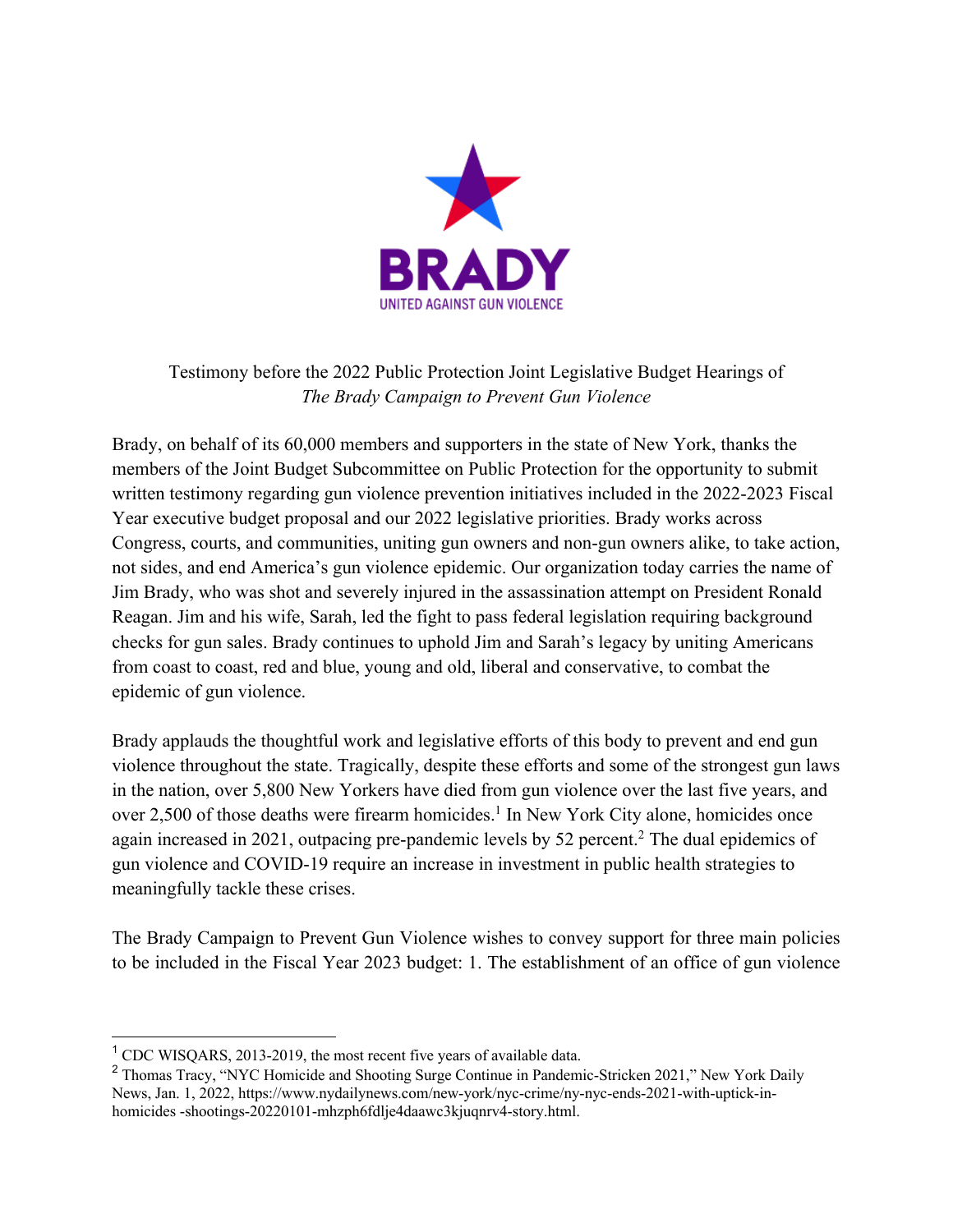prevention<sup>3</sup>; 2. Funding to implement A.837, a regulatory and inspection process for licensed gun dealer security and training protocols to decrease firearms theft and sales to straw purchasers/gun traffickers; and 3. Necessary appropriations for S.2844/A.930 to authorize the New York State Police Department to complete NICS background checks for firearms purchases and implement a system responsible for conducting these checks.

## *Promulgate the Office of Gun Violence Prevention*

While not many details have been released, Brady supports the concept of a centralized Office of Gun Violence Prevention in the state of New York to coordinate a strategic response to emerging trends in gun violence. Approaching the complex epidemic of gun violence from a public health lens - through data collection and analysis - is critical to reducing the rates of shootings and homicides through the state. This office would help accomplish that goal by using proven strategies like data analysis to deploy resources to areas experiencing highest rates of gun violence. Working in tandem with other agencies, educational institutions, healthcare providers, law enforcement, and violence prevention and intervention organizations can help ensure the Office of Gun Violence Prevention optimizes the best tools, data, and policies to bring New York's gun violence epidemic to an end.

## *Implementation of Gun Dealer Regulation and Inspection of Business Practices/Security Protocols (A.837)*

This legislation will bring much-needed reforms to gun dealers in the state of New York. According to the Bureau of Alcohol, Tobacco, Firearms & Explosives ("ATF") there are currently over 2,200 federally licensed firearms dealers ("FFLs") operating in New York. <sup>4</sup> Nationwide, less than 5 percent of gun dealers are inspected yearly by the ATF, despite the fact that FFLs are the number one line of defense to prevent prohibited individuals from obtaining firearms and to prevent the diversion of firearms to the illegal market. This legislation would create a process by which FFLs would be regulated and inspected by New York State to ensure they are following a comprehensive set of responsible business practices and have implemented common sense security measures to prevent the diversion of legal firearms to the illegal firearms marketplace.

While the ATF is the sole federal agency with the authority to oversee FFLs in the United States, the agency is systematically underfunded and legally restricted in its inspection authority, creating a dangerous regulatory gap through which thousands of firearms are stolen, sold to prohibited individuals, disappear off the books, or take various other paths to become trafficked firearms. A 2013 report by the Department of Justice Office of Inspector General found that dealers are

<sup>3</sup> As included in the FY 2023 Executive Budget Briefing Book, page 98, https://www.budget.ny.gov/pubs/archive/ fy23/ex/book/briefingbook.pdf.

<sup>&</sup>lt;sup>4</sup> U.S. Bureau of Alcohol, Tobacco, Firearms & Explosives, Federal Firearms Listings, (input 2021 + Dec + New York, to receive a total of 2,209 current licensees), data available at https://www.atf.gov/firearms/listing-federalfirearms-licensees.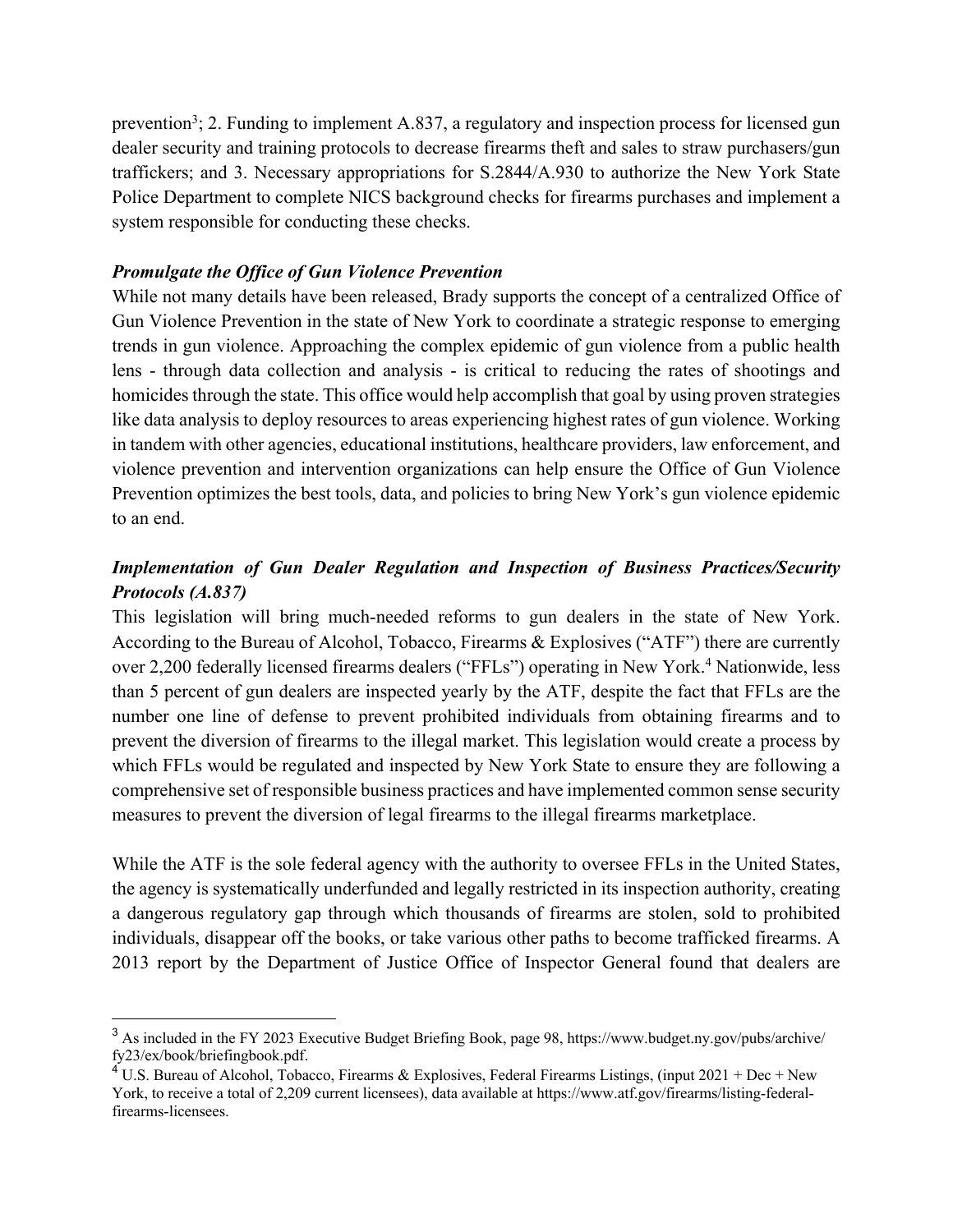typically inspected an average of only once every 11 years.<sup>5</sup> Moreover, when inspections do occur and violations are found, little or no corrective action is taken. Even in cases where there are indications that FFLs have repeatedly violated federal law, a comprehensive analysis by the *New York Times* showed that recommended license revocations or major actions were repeatedly downgraded, allowing dealers to continue to disregard federal law for years at a time.<sup>6</sup>

These regulatory failures put all New Yorkers at risk and speak to the urgent need for New York to require that FFLs within their state boundaries engage in safe business practices and institute comprehensive security measures that prevent guns from being diverted to the criminal market through straw purchases, trafficking, firearms loss, or theft. Codifying these recognized practices and minimum security standards provides needed incentives for gun dealers to reduce trafficking and sales of firearms that disproportionately impacts Black communities. As part of a comprehensive approach to gun violence prevention, there must be a focus on the upstream sources of crime guns infiltrating these communities. As Dr. Shani Buggs from the University of California Gun Violence Research Center notes: "The diversion of firearms to the illicit market has the greatest impact on Black and Brown communities across the U.S. This impact has been felt among the youth and families in those communities for decades. According to CDC data, Black males ages 15-34 die by gun violence at a rate that is at least 16 times of the overall U.S. population and have since the 1990s. This tragic and preventable loss of thousands of lives each year has continued for over 20 years."

Taking needed steps in adopting this legislation and fully funding the regulation, regular inspection, and accountability measures for FFLs in New York will have an outsized impact on the crime guns flooding into communities in the state. According to Brady's Gun Store Transparency Project, there are at least 23 gun stores that were cited during ATF inspections for violations of federal law - all but two received just a warning letter or warning conference, and were allowed to continue operating despite findings of major violations including selling to individuals who were prohibited from legally purchasing firearms, and transfers to people who did not indicate they were the actual buyer.<sup>7</sup> It's impossible to overstate the potential risks and consequences of each of these firearms flowing into the community.

The required practices, training, and security standards in this legislation coupled with the meaningful oversight and mechanisms of accountability of gun dealers in the state of New York will cut down on the number of lives lost to a bullet or trauma of living in a community impacted by gun violence.

<sup>5</sup> U.S. Department of Justice Office of the Inspector General Evaluation and Inspections Division, "Review of

ATF's Federal Firearms Licensee Inspection Program," April 2013, https://oig.justice.gov/reports/2013/e1305.pdf. <sup>6</sup> Ali Watkins, "When Guns Are Sold Illegally, ATF is Lenient on Punishment," NY Times, June 3, 2018, https://www.nytimes.com/2018/06/03/us/atf-gun-store-violations.html.

 $<sup>7</sup>$  Brady, Gun Store Transparency Project, https://gunstoretransparency.org/?state=NY&table-page=1.</sup>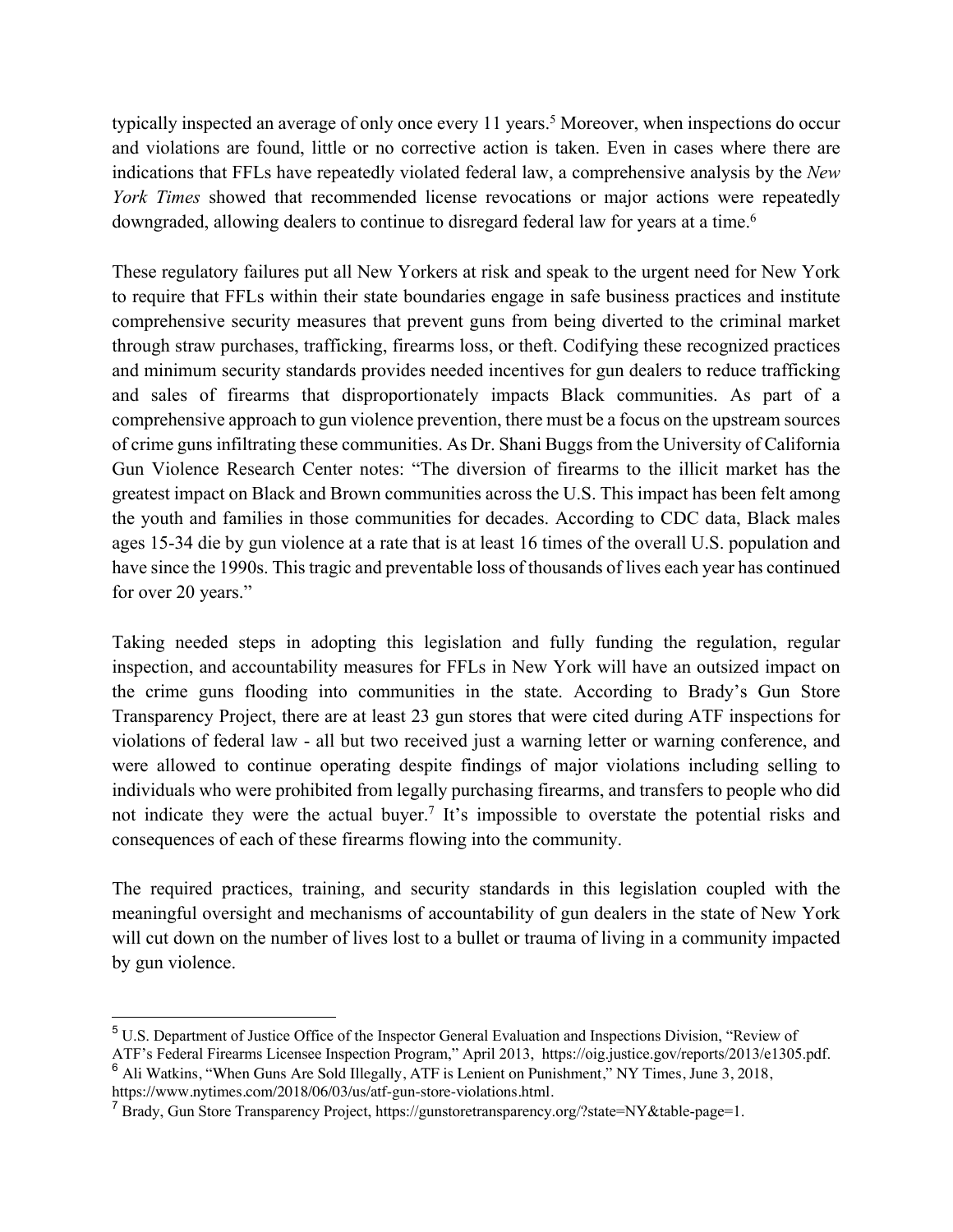## *Appropriations to Support NY State Police Conducting Firearms Background Checks (S.2844/A.930)*

Legislation to implement a system under which the New York State Police Department would be responsible for conducting firearms background checks would help to ensure that background checks are being processed thoroughly and in a timely manner for potential purchases. This process would make New York what's known as a "point of contact" state, or one that conducts firearms background checks via state or local agencies. Currently, federally licensed gun stores contact the National Instant Criminal Background Check System ("NICS") while processing a firearms sales transaction to determine if a purchaser is eligible to purchase a firearm.8 Operated by the FBI, NICS currently provides full service to FFLs in 30 states and D.C., and partial service to seven other states.9 Thirteen states are point of contact states - these states have the distinct advantage of using their own records and databases in addition to the federal databases that are used for a standard NICS check. New York has the opportunity to join these states that conduct more thorough and complete background checks, a proven strategy to decrease gun violence.

Studies have proven that local-level background checks can substantially decrease both suicide and homicide rates – one survey found that local checks reduce suicide rate by 27% and homicide rate by 22% in adults.<sup>10</sup> This is due to the fact that state and local databases include important records that are too frequently missing from or inaccessible to federal ones - things like "outstanding felony warrants, mental health records, domestic violence restraining orders, and final disposition records (records that show whether an arrest resulted in an acquittal or a conviction."11 These records are critical to an accurate determination of whether an individual is prohibited from purchasing a firearm and are frequently readily available in state databases.

While multiple failures were together responsible for the shooting at the Emanuel African Methodist Episcopal Church in Charleston, South Carolina in 2015, the criminal history records of the shooter was a complicating factor in the eventual firearms purchase. The FBI examiner who was assigned the shooter's background check had difficulty reaching the correct individuals at local law enforcement agencies to determine whether his criminal records were indeed disqualifying.<sup>12</sup> While the federal policy under which FFLs may transfer a firearm to a purchaser if they have not received a final determination within three business days was ultimately the reason why the shooter was able to leave the store with a firearm, the bureaucratic delays and confusion

<sup>8</sup> FBI, National Instant Criminal Background Check System ("NICS"), https://www.fbi.gov/services/cjis/nics <sup>9</sup> *Id*.

<sup>10</sup> Steven Sumner, Peter Layde, & Clare Guse, "Firearm Death Rates and Association with Level of Firearm Purchase Background Check," May 16, 2008, available at https://www.ajpmonline.org/article/ S0749- 3797(08)00310-3/fulltext.

<sup>&</sup>lt;sup>11</sup> Giffords, NICS & Reporting Procedures, https://giffords.org/lawcenter/gun-laws/policy-areas/ backgroundchecks/nics-reporting-procedures/#footnote\_4\_5613.

<sup>&</sup>lt;sup>12</sup> Carrie Johnson, "FBI Says Background Check Error Let Charleston Shooting Suspect Buy Gun," NPR, July 10, 2015, available at https://www.npr.org/sections/thetwo-way/2015/07/10/421789047/fbi-says-background-check error-let-charleston-shooting-suspect-buy-gun.